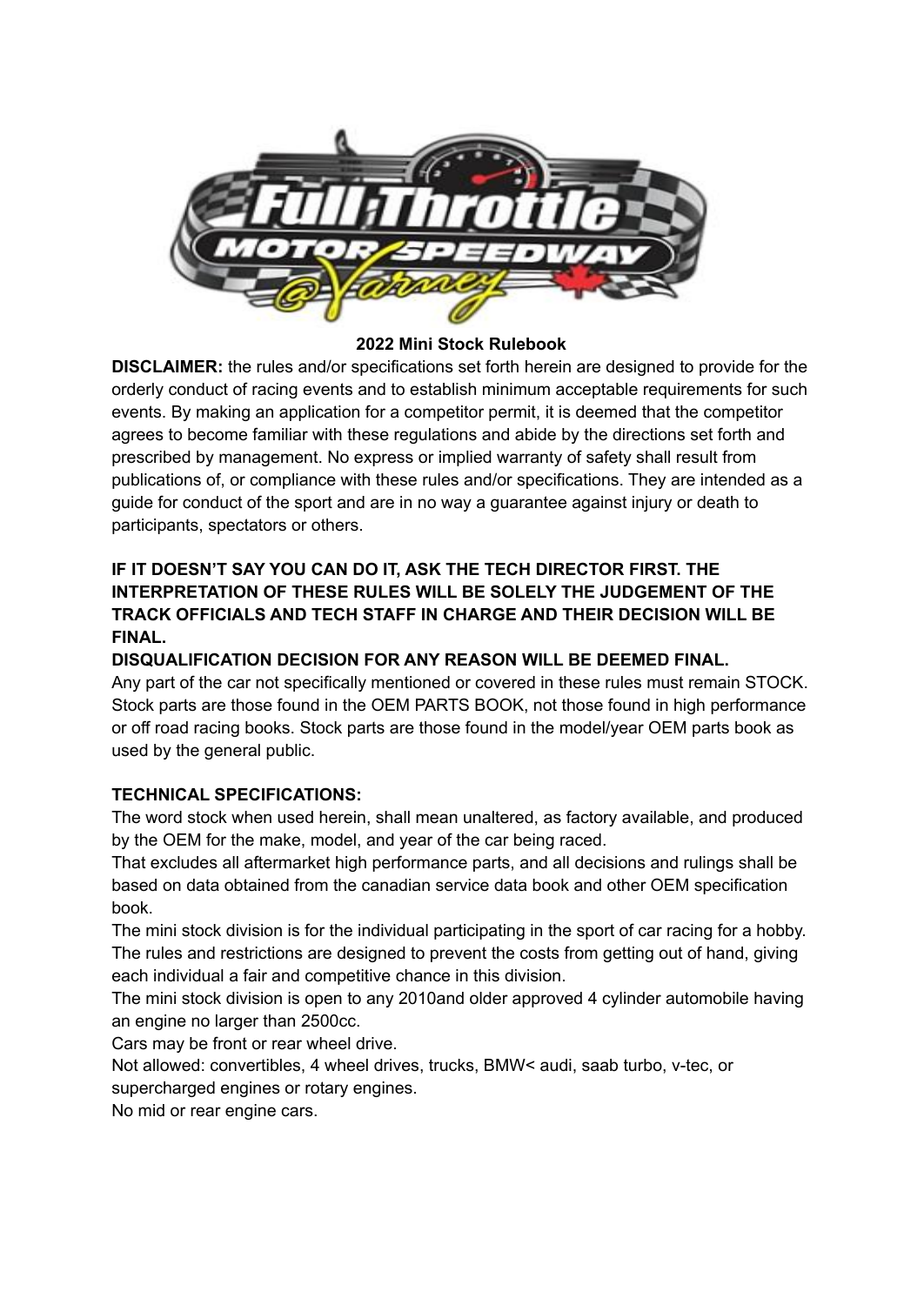#### **GENERAL RULES:**

The rules and/or regulations set forth herein provide for the orderly conduct of racing events and to establish minimum acceptable requirements of such events. These rules shall govern the condition of all such events. All participants are deemed to have complied with these rules. No expressed or implied warranty of safety shall result from publications of or compliance with these rules and/or regulations. Speedway rules are intended as a guide for the conduct of the sport and are in no way a guarantee against injury or death to a participant.

Speedway officials shall be empowered to permit minor deviations from any of the specifications herein, or impose any further restrictions that in his/her opinion does not alter the minimum acceptable requirements. No expressed or implied warranty of safety shall result from such altercation of specifications.

The speedway reserves the right to update, modify, and/or delete rules at any time deemed necessary to ensure safety, fair competition, or any other reason that may be appropriate. Any interpretation or deviation of these rules is left to the officials.any decision of and by the speedway officials is final.

### **SAFETY:**

Will continue to be our number one priority.

Drivers are required to wear a full coverage one or two piece nomex fire suit. Fire retardant gloves are mandatory. Driver helmets must be snell SA2015 or higher.

A quick release 5 point safety harness with a 3" wide lap and minimum 2" wide shoulder harness and a 2" width anti-submarine harness in good condition are mandatory. Shoulder harness must be mounted and secured at the driver's shoulder height. Belts must be securely fastened to the frame, cross member, or roll cage by means of a suitable reinforced mounting, in such a manner that all fittings are in direct line with the direction of pull. Belts may not be older than 5 years (manufacturer's date). All belts and mounting will be subject to approval and inspection.

All cars must have a 2  $\frac{1}{2}$  pound fire extinguisher with either a steel or aluminum head mounted in a steel mounting bracket and must be bolted down within the driver's reach with their seatbelts fastened. Extinguishers must be serviced each year with a date no earlier than Jan 1st of the current year.

An approved window net must be installed in the driver's side window opening. The net must be installed so it is tight. The window net mounts must be attached to the roll bars and not the body. The window net must be a quick release type. The net must be permanently anchored at the bottom and released at the top. Lever latch releases are highly recommended.

All cars must have the center of the steering wheel padded. Collapsible type column mandatory. 2 u-joints are acceptable and a quick release steering wheel is highly recommended.

All roll bars within the driver's area must be covered with approved energy absorbing, flame resistant roll bar padding. No sharp edges, intrusions or bare metal near the driver will be allowed.

An aluminum racing seat must be used. A full containment seat is highly recommended. Aluminum seats must be solid, so that the seat will not shift or loosen on impact. Seat must be securely mounted to frame and cage and cannot be lightened in any way or floor mounted. A minimum of 6 seat bolts,  $\frac{3}{8}$ " or larger will anchor the seat. An approved padded right side headrest is mandatory and must also be securely mounted.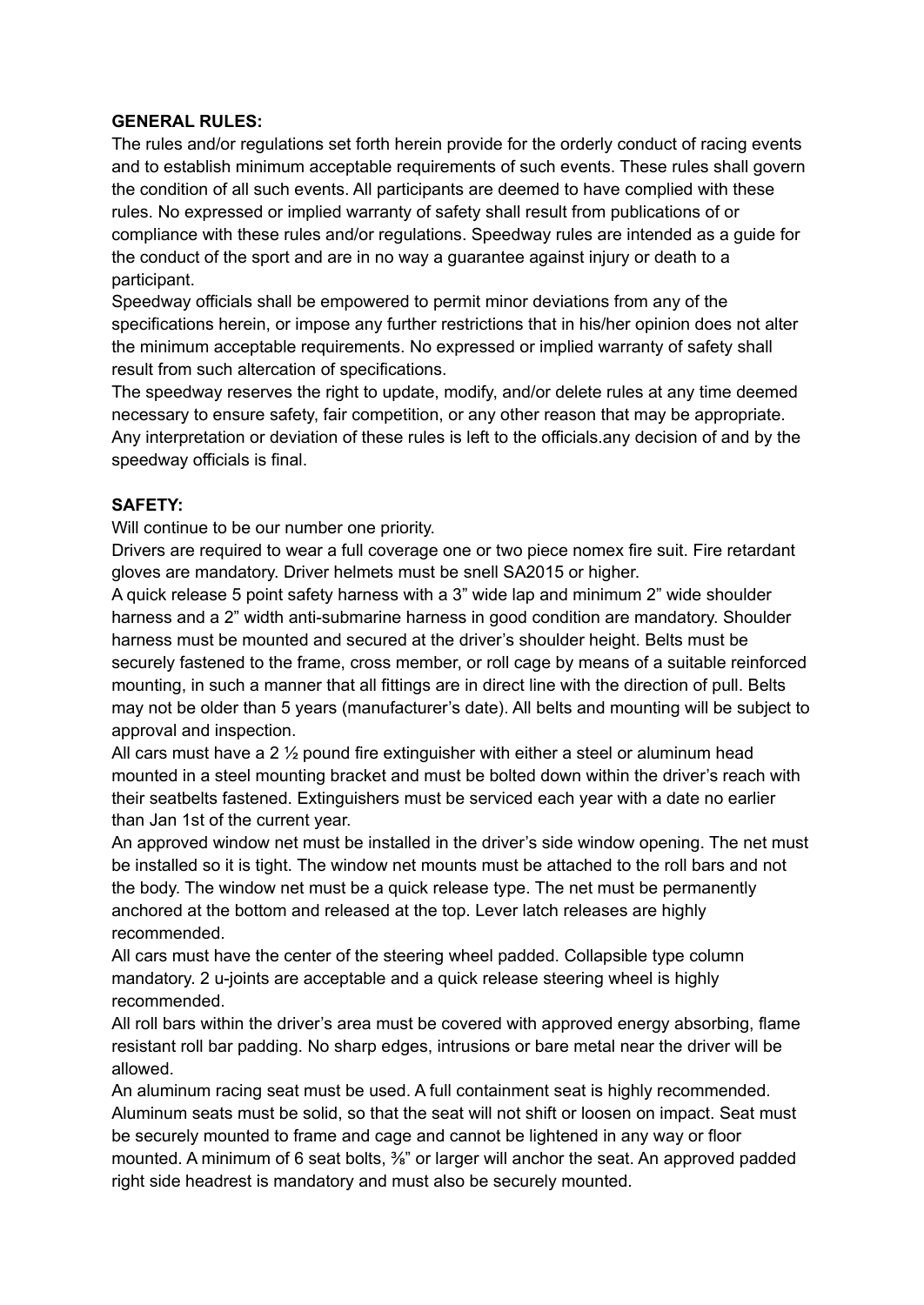#### **RADIOS:**

1 way radios allowed only.

## **BODY:**

Body must be stock in appearance to the original vehicle, with no chopping, channeling or sectioning allowed. The body must be securely attached. Body can be changed to any year with the same make and model. Body must be complete with all doors, fenders, quarter panels, hood, trunk and roof as well as both bumpers. Absolutely no bars shall extend outside of the body panel including the grill and bumper, with the exception of side scrub rails. Stock body mounts may be removed. Cars must not be excessively rusted and must be presentable in appearance, altered body lines will not be allowed. Aluminum (.040") or steel (22 gage) side skins allowed below the side window lines will be allowed and aluminum trunk lids. Tow hooks or chains front and rear. The tech committee will reject cars that are considered unsafe or improperly prepared. Cars must have a complete body at the start of the race. Doors must be welded or bolted securely. Aftermarket front and rear bumper covers allowed or modifications to stock allowed as long as the appearance isn't drastically changed, this is at the discretion of the tech director.

### **GROUND CLEARANCE:**

Minimum frame height is 5" and any part of the body is 4", with the driver out.

### **SPOILER:**

Rear spoiler is allowed but may not extend beyond the rear edge of the rear deck panel and must follow the contour of the rear deck lid and must be lexan, aluminum or stock. Maximum 5" high. No side gussets or rear vanes, no spoiler braces allowed.

#### **SCRUB RAILS:**

Side bars must extend no further than the rear of the front wheel opening, and no further rearward than the front of the rear wheel opening, and must be mounted 1" above the center of the front and rear hub. Maximum 1" wide X 2" high welded or bolted within 6" of both ends to roll cage with no sharp edges. When bolting on scrub rails, you must use carriage bolts (or round headed bolts), if hex bolts are used, they may be countersunk. V type lexan scrub rails allowed.

#### **BUMPERS:**

Must be in stock position both front and rear and securely fastened with no sharp edges exposed and no cut offs. Bumper shocks may be welded, if custom bracing is used, the maximum size tubing allowed is 1  $\frac{3}{4}$ " x .095 wall thickness. Bumpers must be present at the start of each race.

#### **WINDSHIELD/WINDOWS:**

All windows must be removed. Front windshield must be factory safety glass or lexan a minimum of 1/<sub>8</sub>" thick (minimum of 2 center braces securely mounted, mandatory with lexan). A minimum of 4 clips to secure the glass windshield, rear lexan window is optional (must be braced). Rear side windows are allowed and must be made of a minimum of ⅛" lexan. Vent windows are allowed and cannot be longer than 6" measured from the forward furthest point. ALL BODY PANELS AND WINDOWS MUST BE MOUNTED AND PROPERLY BRACED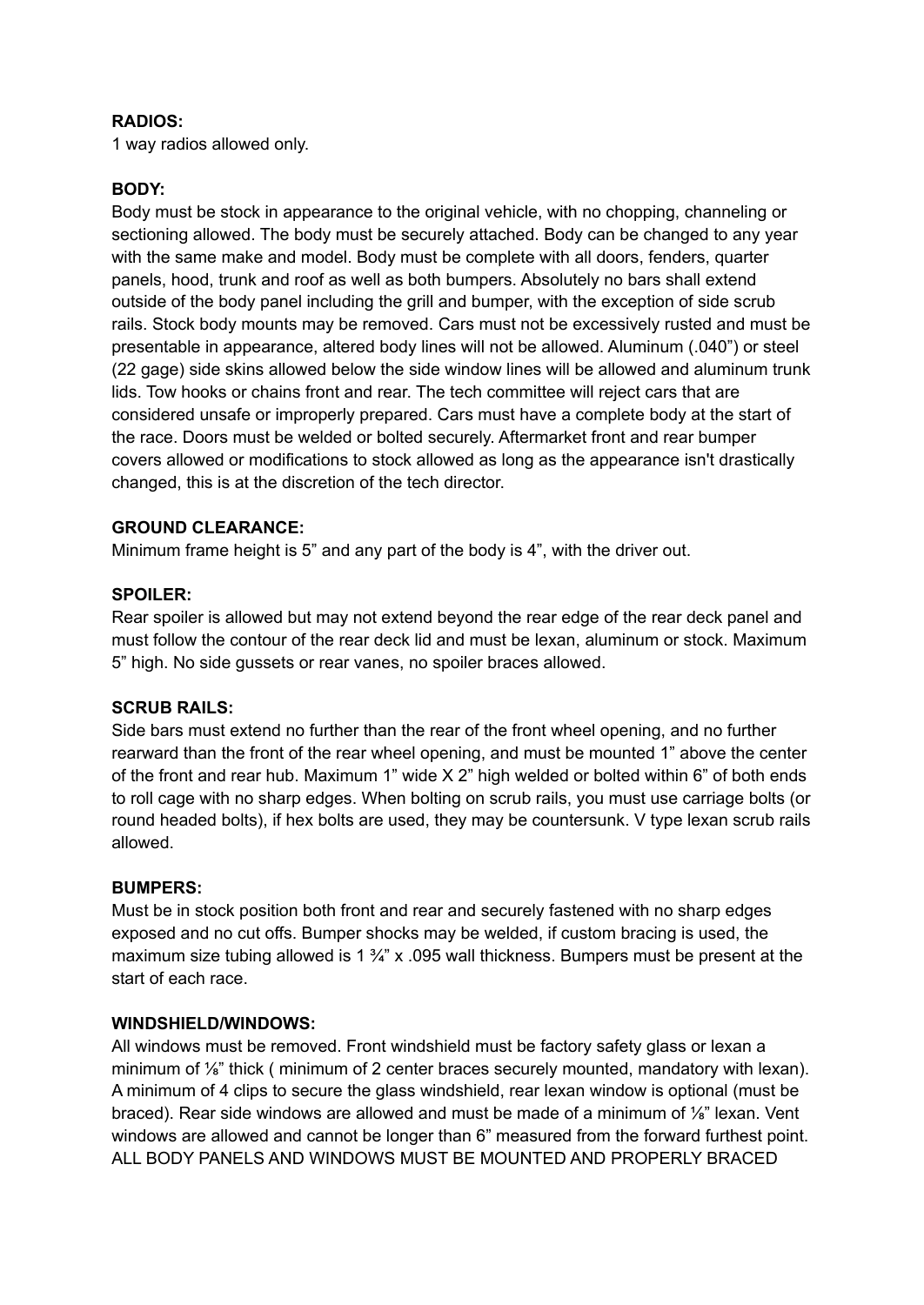ON THE CHASSIS TO PREVENT DEFLECTION UNDER RACING CONDITIONS. Keep the top 5" of the windshield clear for the potential of a class sponsor.

## **PAINT AND LETTERING:**

Numbers on both doors (minimum 18") and roof (minimum 24"). Numbers must contrast with the body color. Your car number must be placed on the front of the car somewhere visible to track officials. Cars that are considered improperly prepared may be rejected by track officials.

## **MIRRORS:**

Rear view mirror permitted inside ( 17" x 3" max ), and one convex side mounted mirror allowed ( 3" max).

# **CHASSIS, SUSPENSION, AND ROLL CAGE:**

All suspension and frame components must be stock for the make, model and year of the car unless stated in these rules.

No modification of stock suspension locating points allowed unless stated in these rules. A camber only adjustable ball joint is permitted on stock front upper control arms.

McPherson strut front ends; the upper strut tower may be modified to obtain camber. Adjustable caster/camber kits are allowed. Strut tower bracing is allowed.

Camber can be changed from factory specs on left and right front wheels.

**FWD and RWD cars with adjustable rear suspension:** camber of the right rear cannot exceed 2" and 1" on the left rear. This will be checked with a level held against the bulge of the tire @35lbs on the right rear and @ 25lbs on the left rear.

Adjustable rods may be used on the rear.

Frame height to be a minimum of 5" from the ground to the frame, and will be measured without the driver in the car.

Unibody cars may install subframe connectors.

No racing or adjustable shocks or struts. No bump stops allowed.

No load bolts allowed.

Stock springs may be replaced with racing springs with the same or similar dimensions that fit within stock mounts (no modification allowed). One spring spacer allowed on each spring, may be adjustable. Coil spring rubbers will be allowed.

No suspension tie downs.

Fabricated strut mounts allowed with approval of the tech official.

OEM sway bar permitted. Must be from the same make, but the model is interchangeable. Approved adjustable sway bar links allowed, must use stock type bushing at frame mounting point.

## **WHEELBASE:**

Wheelbase must be within  $\frac{1}{2}$ " from side to side.

## **ROLL CAGE:**

A full roll cage constructed out of  $1\frac{3}{4}$ " x .095" minimum round steel tubing is mandatory (old sauble cars with 1  $\frac{1}{2}$ " DOM allowed) and no square, angle iron or channel can be used anywhere including cage support. Leg protection bar must be installed on the left. A minimum of 3 horizontal door bars on the driver's side with a minimum of 2 vertical bars between each horizontal bar. 3 bars required on the passenger side door area, "x" or "z" type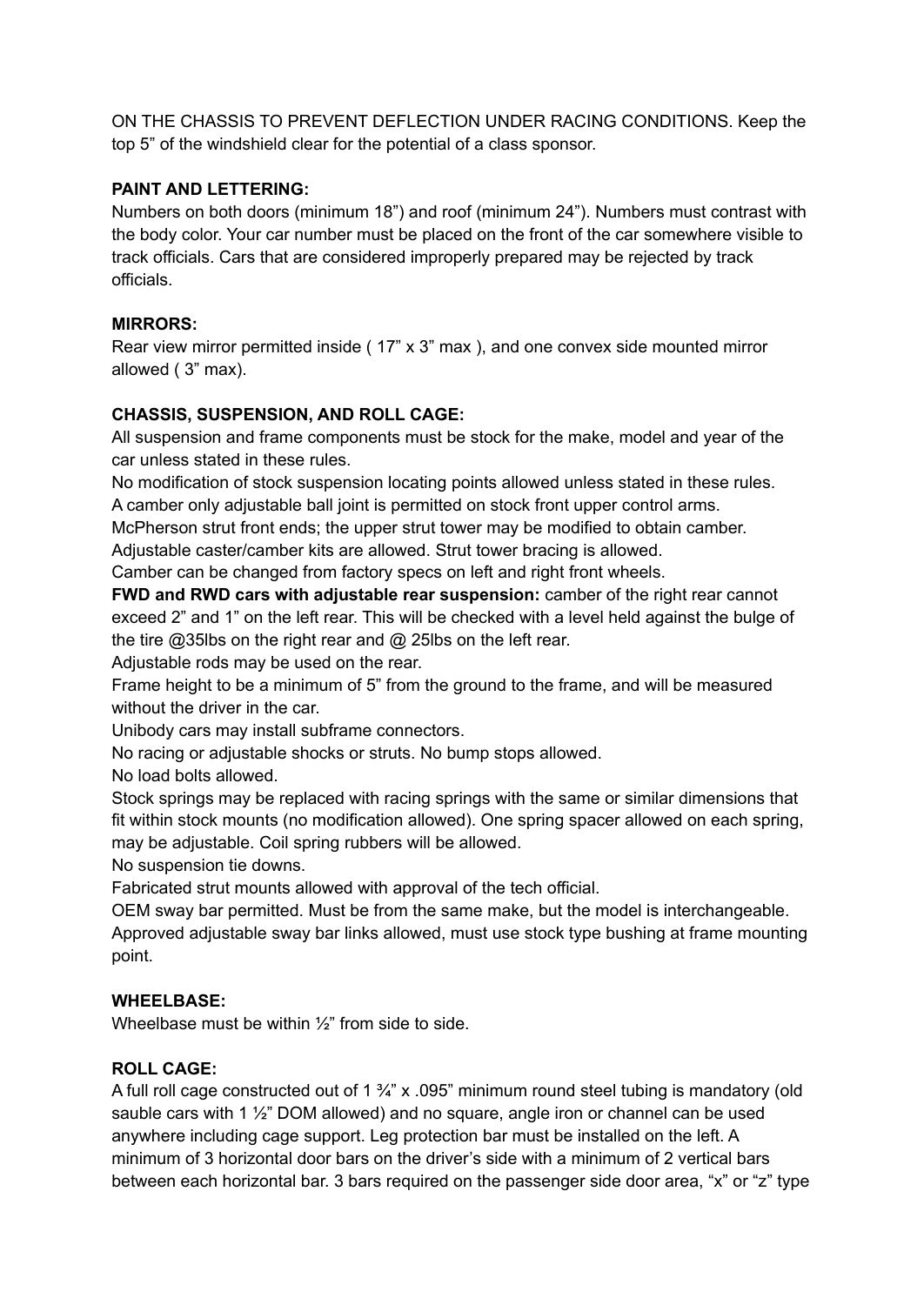bars will be allowed on the passenger side. Dash bar required, and a "petty bar" is recommended. Rear hoop is mandatory, front hoop is recommended, hoops are not to be outside the inside edge of the tires and must attach to the center section of the roll cage. All unibody cars must have the cage welded to a minimum 6" x 6" steel plates, a minimum of 3/16" thick that will be bolted and/or welded to an adequate floor pan. All welds must be electric or mig welded and approved by tech officials. Minimum 16 gage metal between roll cage door bars and body skin on the driver's side only from rocker panel to top door bar. Minimum 40" in length by 14" high. Minimum 3" clearance recommended between top of driver's helmet and bottom of overhead roll bars.

#### **BRAKES:**

Stock four wheel hydraulic brakes in good working condition are compulsory and are subject to test and inspection. Pedal must be in its original position. Four wheel disc brakes are allowed if it is stock for that make, model, and year of chassis. Stock OEM replacement rotors allowed, can be slotted or drilled. All emergency brake handles and pedals must be non functioning and disconnected. Metal cooling fans on the front are allowed behind the rims with a maximum thickness of 18 gage OR one brake duct hose on each front wheel. No electric fans permitted. ABS braking system must be disabled.

### **FIREWALLS AND INTERIOR:**

Original front firewall must be maintained. All upholstery materials and trim and padding must be removed. The front and rear steel firewalls must have all holes and openings filled with 22 gage steel sheet metal. Package tray and filler panels can be .040" aluminum. If the car has a rear firewall, the trunk floor can be removed. Right side floor may be raised up to 10" to allow for exhaust. No sheet metal screws allowed, pop rivets or welded only.

#### **FUEL CELL AND SYSTEM:**

Racing fuel cell in a 22 gage steel box is mandatory and must be mounted between the rear frame rails and bolted securely no lower than the top of the rear axle housing. Fuel cell must be separated from the driver's compartment by an all steel 22 gage firewall and have a steel enclosure. There can be no openings in the firewall and any holes must be filled in with metal. The fuel cell must be firmly secured with steel straps. A fuel cell protection bar is mandatory, minimum 1 ¾" O.D. 095" thick. Steel cased fuel filters only. Gas caps must be sealed, and vent must have a check valve. No copper fuel lines. Maximum fuel cell size is 15 gallons. No car will be permitted to run if any sign of fuel leakage is found. The mounting of the fuel tank is at the discretion of the tech inspector.

#### **FUEL AND FUEL SYSTEM:**

Petroleum based unleaded fuels or low lead AV fuel with NO alterations. The gasoline shall not be blended with alcohols, ether, or other oxygenates, and it shall not be blended with aniline or its derivatives, nitro compounds or other nitrogen containing compounds. No lead additives allowed. No NOS systems.

Cars equipped with a carburetor and mechanical fuel pump, neoprene or steel line must be securely fastened. On cars with electric fuel pump, the fuel line must be steel or high pressure neoprene, in good condition and must run inside a protected area or inside a steel conduit. The fuel line on the pressure side of the fuel pump must be high pressure neoprene or steel. No copper lines. No plastic or glass fuel filters. Cars with an electric fuel pump must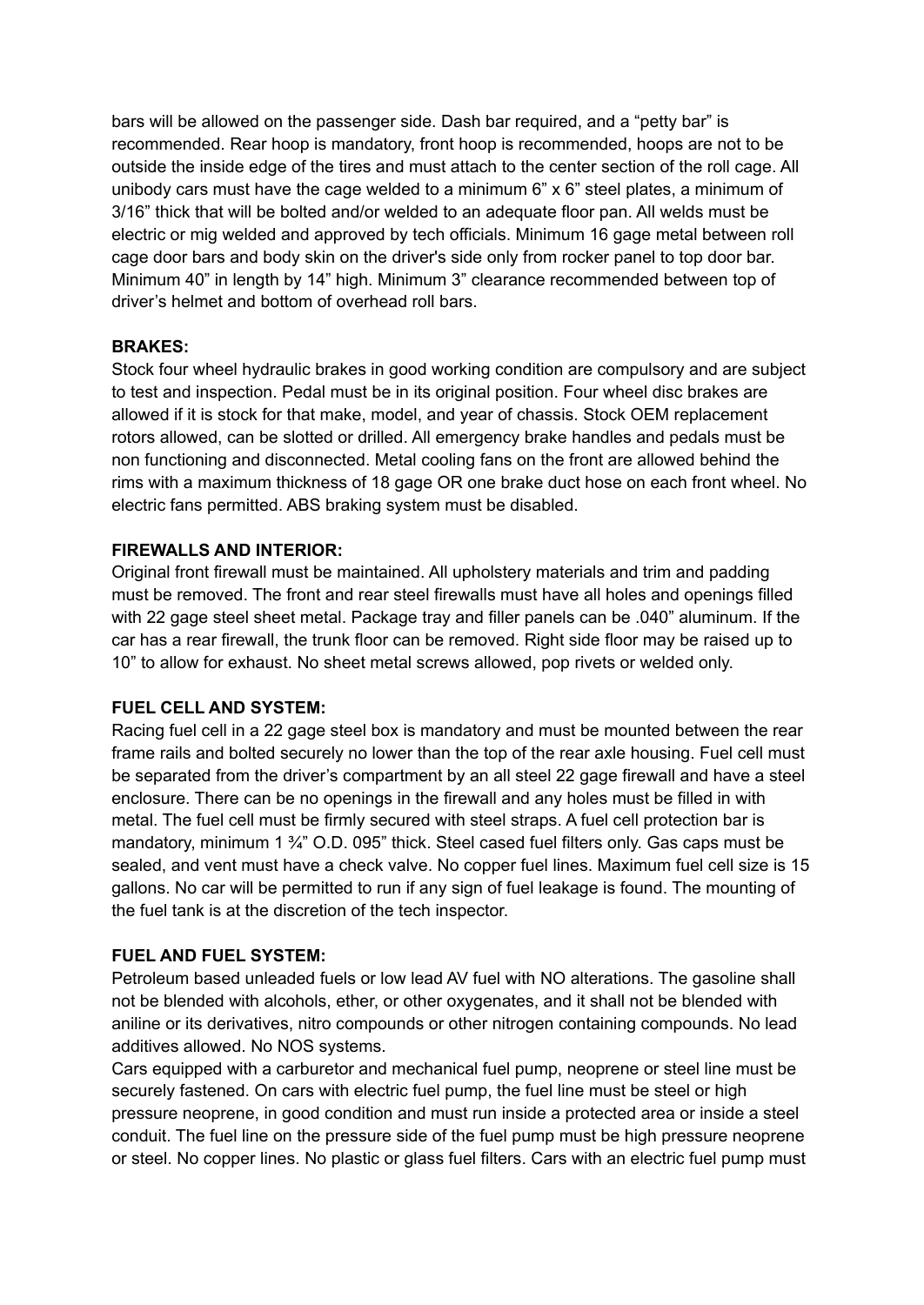have a kill switch marked in red, which shuts off power to the fuel pump and a relay switch which shuts off power to the fuel pump on low oil pressure or loss of ignition.

## **RADIATOR:**

Must be or resemble OEM must be in stock location and include a one litre metal overflow can be mounted ahead of engine fire wall, the overflow tube must exit the body at the base of the windshield. No antifreeze allowed in cooling systems. Pressure release caps are recommended. Aluminum radiators may be used.

Electric fans optional with wiring exposed for inspection.

### **DRIVE LINE:**

Drive shaft/half shafts and universals MUST be stock steel standard production type. Painted white.

Steel, 360 degree retainer loops, 1/4" thick x 2" wide or equivalent, must be positioned at the front and rear of the drive shaft, and within approx. 6" of each u joint if using a rear wheel drive car.

Posi-trac, welded rear end or mini spool allowed.

No aluminum drive shafts. No light weight material allowed. No REM machining or REM type processes are allowed.

### **TRANSMISSION/TRANSAXLE:**

Any stock OEM automatic or manual transmission can be used as long as it bolts up to the engine without any modifications, must sit in factory existing mounts, and must be stock. Automatic cars must have a stock torque converter. All cars must have a working reverse gear and all gears must be in working order. Transmission coolers are permitted and cannot be mounted in the driver's compartment. Bellhousing must have a minimum 3/16" plate or rubber belting between the clutch assembly and the driver to protect from clutch or flywheel failure. No lightening, REM machining, or REM type processes are allowed. Any gear ratio permitted.

#### **CLUTCH AND FLYWHEEL:**

Only a stock OEM or exact replacement clutch disc and pressure plate will be allowed. No lightweight disc or pressure plates allowed. Flywheel must be OEM steel and be stock for the engine being run. Flywheel must weigh within 20% of stock OEM weight for the year, make and model of the vehicle being used.

#### **EXHAUST:**

Mufflers are mandatory and must be able to be removed for inspection. Decibel rating of 98 or less.

Exhaust pipes must exit behind the driver ahead of the rear wheels or out the right side past the center of the door. Exhaust pipes must be securely mounted under floor pans and have no sharp edges or protrude outside of the bodyline and a maximum muffler and exhaust pipe size of 2 ½" O.D.

Headers are permitted, no stepped headers or home built systems, street style header only.

#### **WHEELS AND TIRES:**

Racing wheels are required on both right sides, and racing wheels on all 4 corners are permitted. Any backspacing or offset is permitted. Maximum wheel width bead to bead is 7".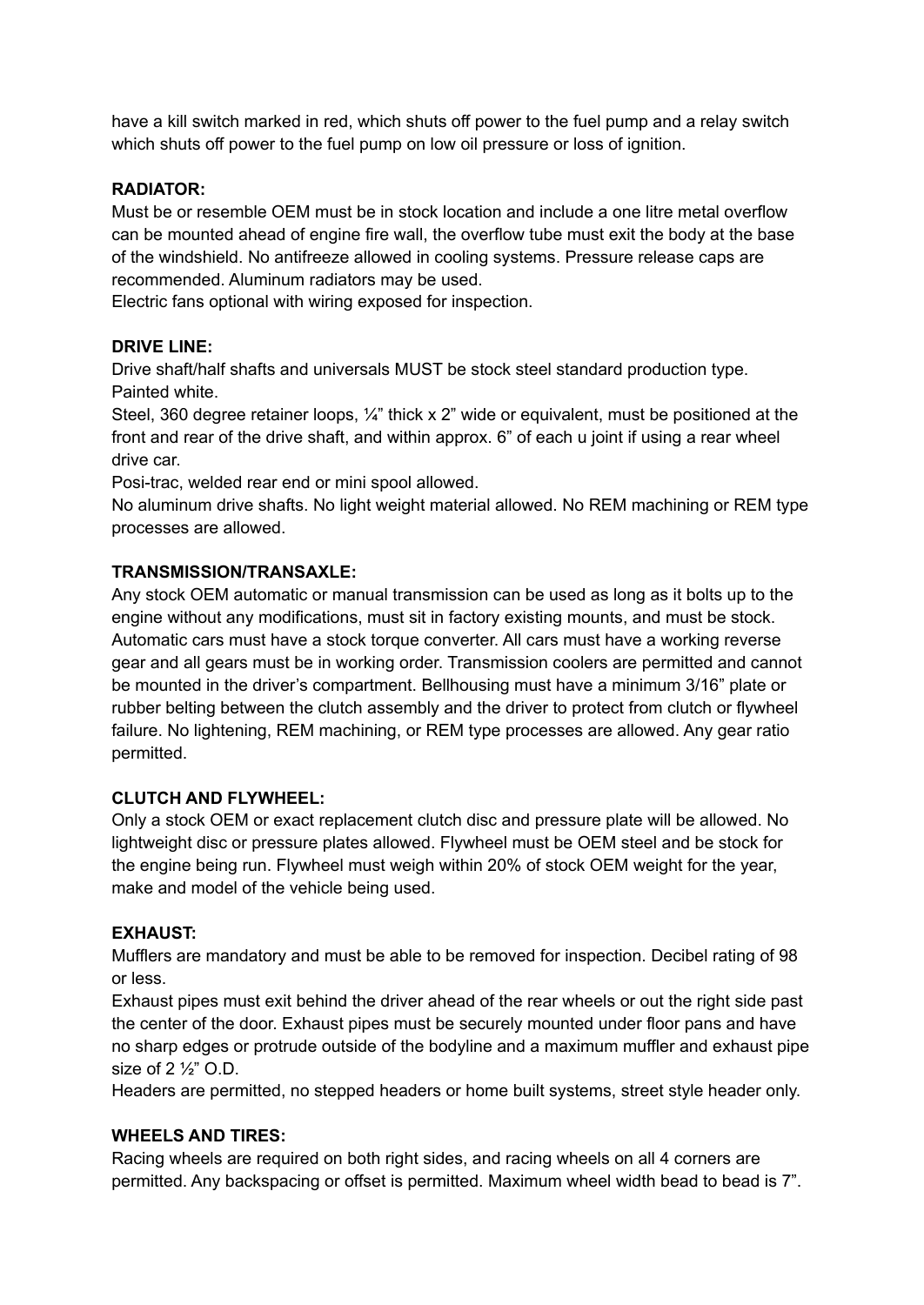FLAMBORO REGISTERED CARS ONLY ARE ALLOWED TO HAVE 8" WHEELS WHEN USING AMERICAN RACER TIRES AND MUST WEIGH AN EXTRA 10 LBS PER WHEEL. No aluminum, mag or homemade wheels allowed. Any backspacing or offset allowed provided wheels and tires do not protrude past the body or scrub rails. Minimum of 1" wheel nuts are mandatory and good studs are recommended. Wheel stud

thread must protrude through the wheel nuts.

No wheel spacers are permitted.

Tire rule - american racer 7" (705 compound only), hoosier #10247 (24.0/7.0-14), and #10257 (24.0/7.0-15), DOT approved radial tires with 205R maximum 50, 55, 60, 65, 70, 75 or 80 series tires only. No recaps, no light truck, ice or snow, specialty or racing tires allowed. Passenger car tires only and no soft compounds allowed. Tread wear rating may not be less than 200, anything less will not be allowed.

TIRE SOAKING IS NOT PERMITTED. Tire softener, conditioner, or any other substance to treat tires is not permitted. The use of solvents to enhance tire performance is completely prohibited.

## **IGNITION, ELECTRONICS, AND CHARGING SYSTEM:**

Stock OEM ignition system. Cars must have a working charging system. Kill switch must disable the ignition system, it must be visible, accessible and clearly marked. 12 volt battery only and must be mounted securely and cannot be below the frame rails. ABS, traction/stability control systems must be disabled.

### **CARBURETOR:**

One factory stock carburetor or twin carburetor setup for that make, model and year. Stock carburetor can be replaced with a holley 350 cfm part #s 0-7448 or 0-80787-1. You can drill or change jet size and choke can be removed. Carburetor must fit go-no-go tools. Any 1" spacer or any 1" adapter allowed. Fuel pump must be disabled whether the ignition is on or off. Fuel shut off operated by the oil sending unit is recommended. Mr. gasket #7872. Choke accessories may be removed. Must use air cleaner with cleaner with filter element in stock position. Cars originally equipped with fuel injection may opt to use a carburetor, intake manifold, air cleaner and mechanical fuel pump from an older model of the same car or a 350 cfm holley carb part #s 0-7448 or 0-80787-1.

Two throttle returns springs are mandatory. One spring pulling in each direction. Cold air boxes allowed. No 'ram air' type systems allowed.

If using a ford 2.3 L EFI intake manifold you can mill inside opening down a maximum of 1" (to create a plenum) from where carb or spacer mounts. No beveling permitted.

## **FUEL INJECTION:**

Stock fuel injection/throttle body for the make, model and year is allowed. Aftermarket air tube and cone filters allowed. Fuel injected cars must have a kill switch on both sides of the car, marked in red, which shuts off the power to the fuel pump. Fuel injected cars must also have a relay which shuts off power to the fuel pump on low oil pressure or loss of ignition. No ram air intakes. Air horn on air cleaner may be removed. Cowl induction air cleaners are allowed. Cars originally equipped with fuel injection may opt to use a carburetor and intake manifold from an older model air cleaner and mechanical fuel pump from an older model of the same car or a 350 holley carb part #s 0-7448 or 0-80787-1 that fits go-no-go tools. ECM: modifications or reprogramming your ECM is allowed (no aftermarket systems) or a factory stock ECM can be used.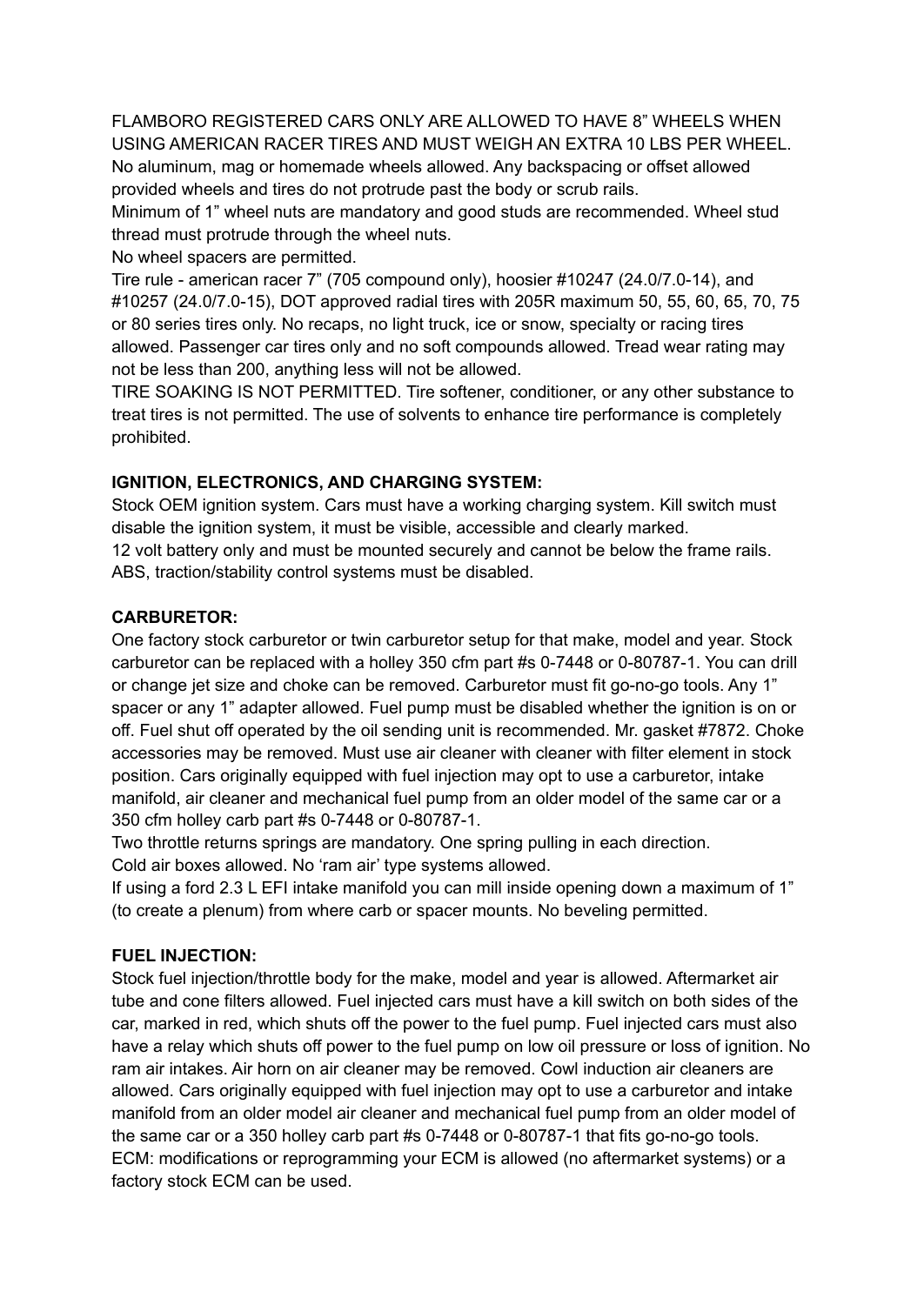## **ENGINES:**

Must be 4 cylinders and original size made for that year and model of car and must be for the north american market only. Offshore options will be considered but must be approved by tech committee in writing.

Solid engine and transmission mounts are allowed, engine must remain in stock location. No rotary, no v-tec engines, no turbo or supercharged engines permitted. PETERBOROUGH REGISTERED CARS ONLY WILL BE ALLOWED NON V-TEC B18 ENGINE IN 88-95 CIVICS.

Maximum overbore allowed is .040" for all engines.

Maximum displacement is 2500cc (2.5L)

No porting,polishing or coating allowed anywhere.

8 valve engines can use any lift or duration camshaft, any lifters and any rocker arms. Cam towers can be reinforced and adjustable cam gears or offset keyway is permitted. Forged pistons allowed but no light weight options allowed. FLAMBORO REGISTERED CARS ONLY ARE PERMITTED TO USE AN AFTERMARKET STEEL 5.7" CONNECTING RODS. RODS CAN BE NO LIGHTER THAN STOCK. WHEN FLAMBORO CARS VISIT OTHER TRACKS THERE WILL BE A 50LB WEIGHT PENALTY FOR A 5.7" CONNECTING ROD. 12 and 16 valve engines must use OEM stock cylinder head for engine being used. Camshaft lift and duration must conform to original engine specs, adjustable cam gears or offset keyways are permitted. OEM replacement connecting rods with stock length and weight permitted.

Cylinder compression: cylinder compression must be within 20psi from stock specs. Compression is checked after race with the air filter assembly on and the throttle plates wide open.

Oil coolers permitted. Must be mounted under the hood and between frame rails, not allowed to be mounted inside of the car.

Aftermarket stock type oil pans allowed. Oil pans must have a 1" inspection hole or you will be asked to remove oil pan for inspection.

## **WEIGHT:**

When adding ballast, it must be in blocks of no less than 5lbs, bolted securely, painted white, be numbered and securely fastened with grade 8 bolts and mounted no lower than the minimum 5" height.

Maximum left side weight is 55%.

Maximum rear weight is 48%.

ALL WEIGHTS ARE WITH DRIVER IN CAR. NO FUEL TOP UP ALLOWED POST-RACE.

2022 weight rules for FTMS:

8 valve cars - 1lb per cc 2000lb minimum weight

12 valve SOHC cam cars - 16.5 lbs per hp as per manufacturer's specs. 2100lbs minimum weight

16 valve SOHC cars - 16.5 lbs per hp as per manufacturer's specs. 2100lbs minimum.